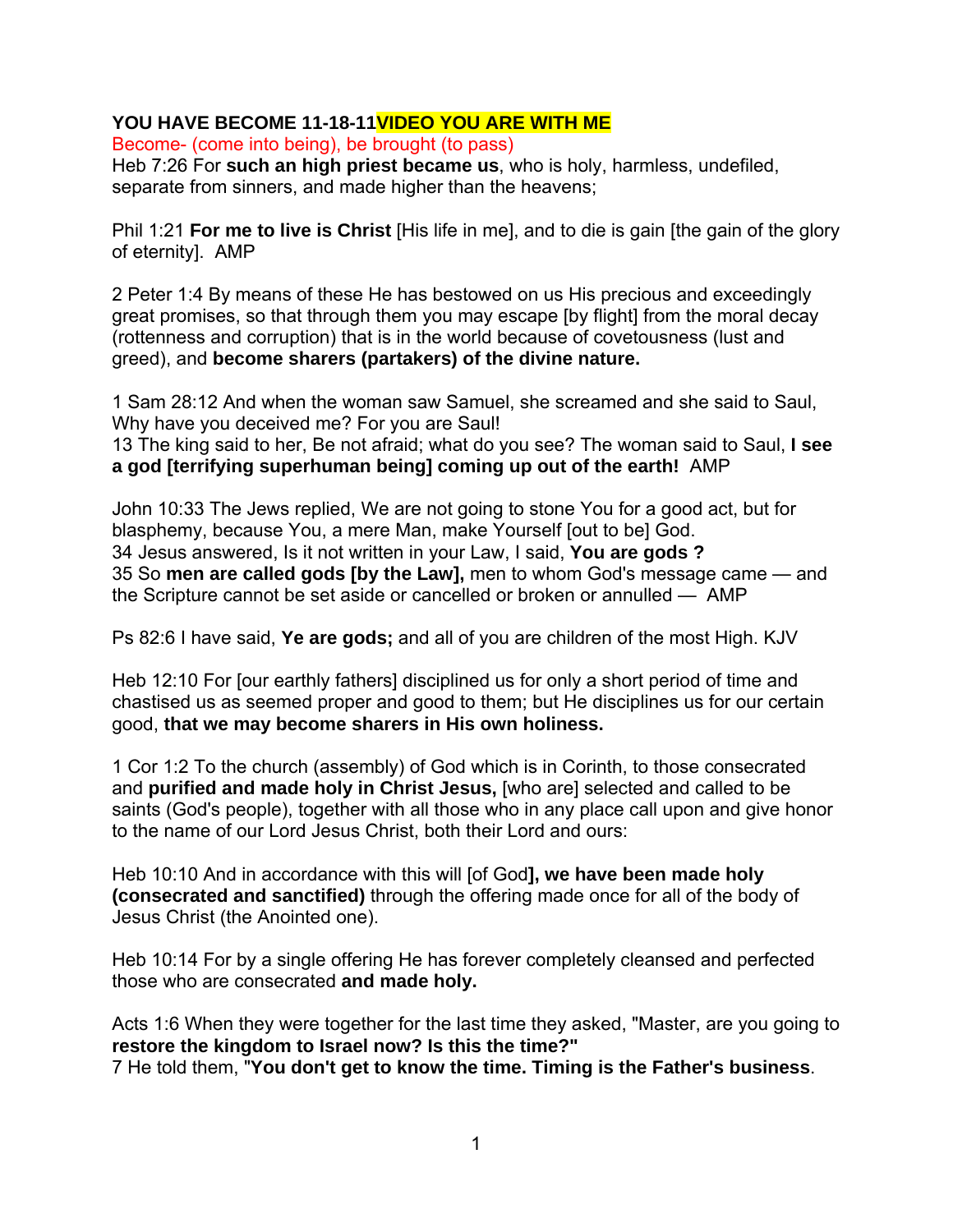8 What you'll get is the Holy Spirit. And when **the Holy Spirit comes on you, you will be able to be my witnesses i**n Jerusalem, all over Judea and Samaria, even to the ends of the world." MSG

1 Thess 2:10 **You are witnesses**, [yes] and God [also], how unworldly and upright and blameless was our behavior toward you believers [who adhered to and trusted in and relied on our Lord Jesus Christ]. AMP

2 Cor 5:20 **So we are Christ's ambassadors**, God making His appeal as it were through us. We [as Christ's personal representatives] beg you for His sake to lay hold of the divine favor [now offered you] and be reconciled to God. AMP

Mark 1:17 And Jesus said to them, Come after Me and be My disciples, and **I will make you to become fishers of men.** AMP

↕↕↕

Mark 1:17 Jesus said to them, "Come with me. I'll **make a new kind of fisherman out of you.** I'll show you how to catch men and women instead of perch and bass." MSG

Matt 5:13 **You are the salt of the earth,** but if salt has lost its taste (its strength, its quality), how can its saltness be restored? It is not good for anything any longer but to be thrown out and trodden underfoot by men.

14 **You are the light of the world**. A city set on a hill cannot be hidden.

15 Nor do men light a lamp and put it under a peck measure, but on a lampstand, and it gives light to all in the house.

16 **Let your light so shine before men that they may see your moral excellence and your praiseworthy, noble**, and good deeds and recognize and honor and praise and glorify your Father Who is in heaven. AMP

↕↕↕

Matt 5:13 "Let me tell you why you are here**. You're here to be salt-seasoning that brings out the God-flavors of this earth.** If you lose your saltiness, how will people taste godliness? You've lost your usefulness and will end up in the garbage.

14 "Here's another way to put it: **You're here to be light,** bringing out the God-colors in the world. God is not a secret to be kept. We're going public with this, as public as a city on a hill.

15 If I make you light-bearers, you don't think I'm going to hide you under a bucket, do you? I'm putting you on a light stand.

16 Now that I've put you there on a hilltop, on a light stand — shine**! Keep open house; be generous with your lives. By opening up to others, you'll prompt people to open up with God,** this generous Father in heaven. MSG

John 15:3 **You are cleansed and pruned already**, because of the word which I have given you [the teachings I have discussed with you]. AMP

John 15:14 **You are My friends** if you keep on doing the things which I command you to do. AMP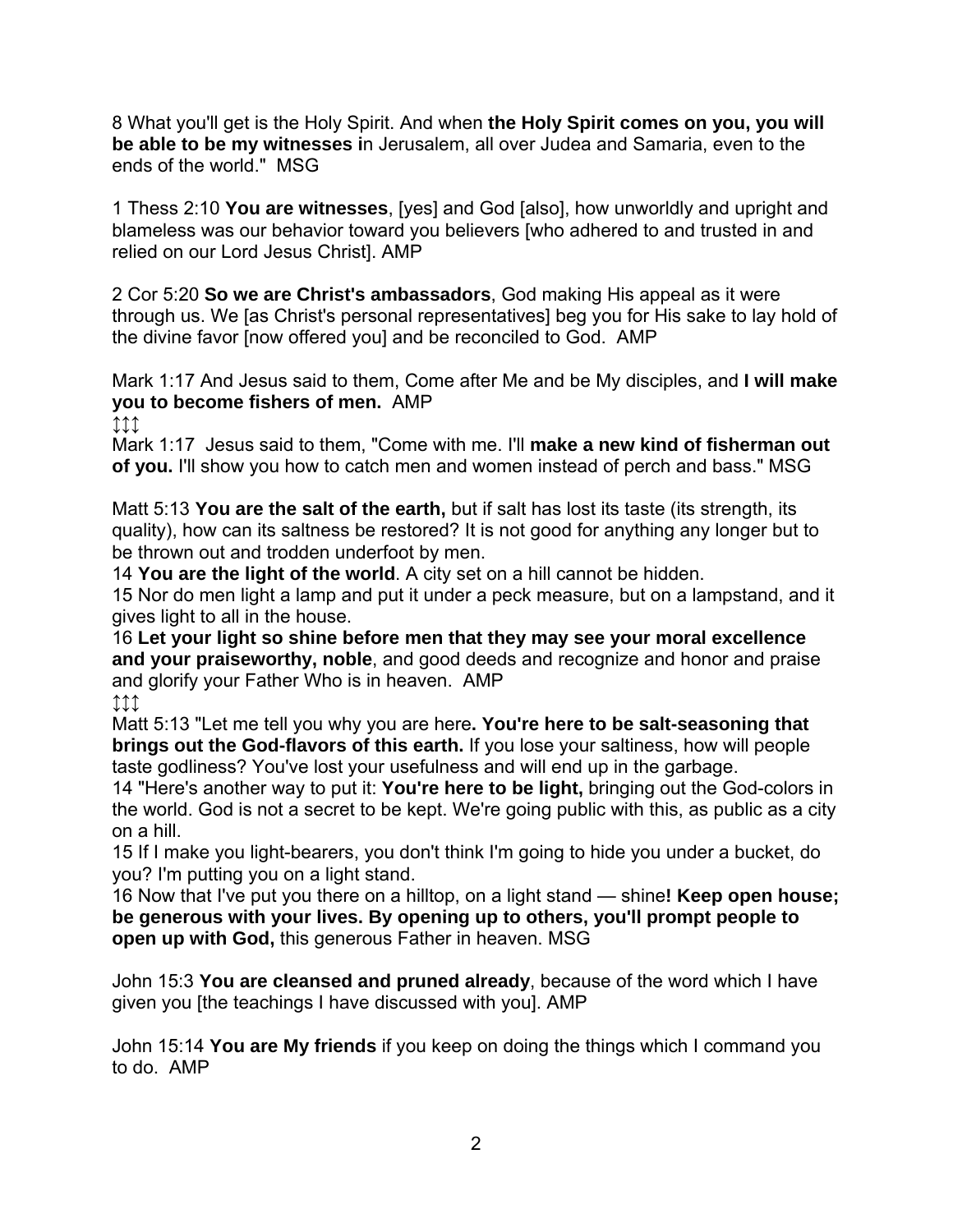Rom 8:9 But **you are not living the life of the flesh, you are living the life of the Spirit, if the [Holy] Spirit of God [really] dwells within you [directs and controls you]. But** if anyone does not possess the [Holy] Spirit of Christ, he is none of His [he does not belong to Christ, is not truly a child of God]. AMP

## 1 Cor 3:23 And **you are Christ's, and Christ is God's.** AMP

Gal 3:26 For in Christ Jesus **you are all sons of God** through faith.

27 For as many [of you] as were baptized into Christ [into a spiritual union and communion with Christ, the Anointed One, the Messiah] have put on (clothed yourselves with) Christ.

28 There is [now no distinction] neither Jew nor Greek, there is neither slave nor free, there is not male and female; for you are all one in Christ Jesus.

29 And if you belong to Christ [are in Him Who is Abraham's Seed], **then you are Abraham's offspring and [spiritual] heirs according to promise.** AMP

↕↕↕

Gal 3:26 By faith in Christ **you are in direct relationship with God.** 

27 Your baptism in Christ was not just washing you up for a fresh start. It also involved dressing you in an adult faith wardrobe — **Christ's life, the fulfillment of God's original promise.** 

28 In Christ's family there can be no division into Jew and non-Jew, slave and free, male and female. Among us you are all equal. That is, we are all in a common relationship with Jesus Christ.

29 Also, since **you are Christ's family, then you are Abraham's famous "descendant," heirs according to the covenant promises.** MSG

1 John 3:1 SEE WHAT [an incredible] quality of love the Father has given (shown, bestowed on) us, that we should [**be permitted to] be named and called and counted the children of God! And so we are!** The reason that the world does not know (recognize, acknowledge) us is that it does not know (recognize, acknowledge) Him. 2 Beloved, we are [even here and] now God's children; it is not yet disclosed (made clear) what we shall be [hereafter], but we know that when He comes and is manifested, we shall **[as God's children] resemble and be like Him, for we shall see Him just as He [really] is.** AMP

↕↕↕

1 John 3:1 What marvelous love the Father has extended to us! Just look at it — we're **called children of God**! That's who we really are. But that's also why the world doesn't recognize us or take us seriously, because it has no idea who he is or what he's up to. 2 But friends, that's exactly who we are: children of God. And that's only the beginning. Who knows how we'll end up! What we know is that when Christ is openly revealed, we'll see him — and **in seeing him, become like him.** MSG

1 John 4:6 **We are [children] of God**. Whoever is learning to know God [progressively to perceive, recognize, and understand God by observation and experience, and to get an ever-clearer knowledge of Him] listens to us; and he who is not of God does not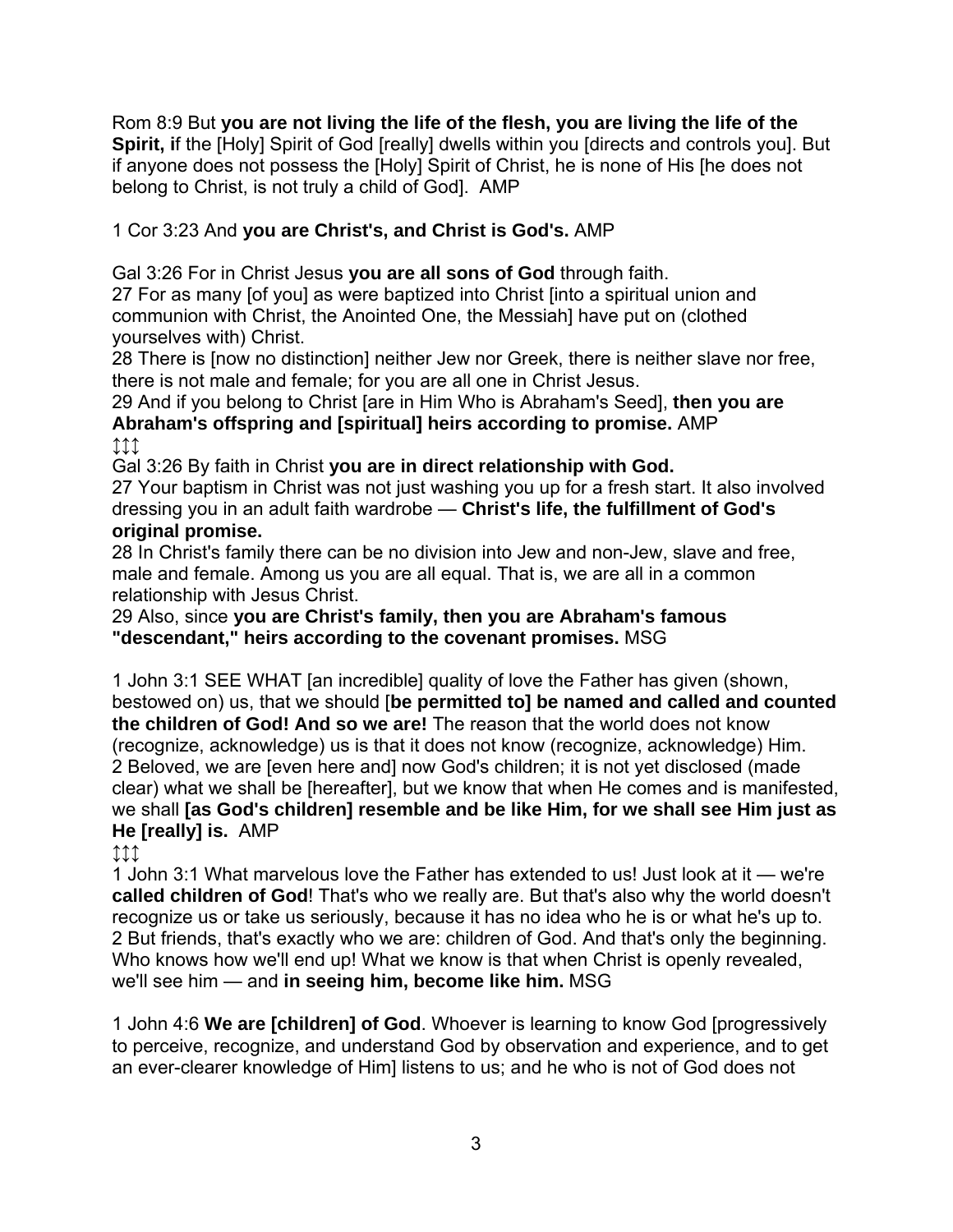listen or pay attention to us. By this we know (recognize) the Spirit of Truth and the spirit of error. AMP **2 VIDEO IDENTY IN CHRIST 2** 

Gal 4:7 Therefore, **you are no longer a slave (bond servant) but a son**; and if a son, then [it follows that you are] an heir by the aid of God, through Christ. AMP

Eph 2:19 Therefore **you are no longer outsiders (exiles, migrants, and aliens, excluded from the rights of citizens), but you now share citizenship with the saints** (God's own people, consecrated and set apart for Himself); and you belong to God's [own] household.

20 You are built upon the foundation of the apostles and prophets with Christ Jesus Himself the chief Cornerstone. AMP

↕↕↕

Eph 2:19 That's plain enough, isn't it? You're no longer wandering exiles. This kingdom of faith is now your home country. **You're no longer strangers or outsiders. You belong here, with as much right to the name Christian as anyone.** God is building a home. He's using us all — irrespective of how we got here — in what he is building. 20 He used the apostles and prophets for the foundation. Now **he's using you, fitting you in brick by brick, stone by stone**, with Christ Jesus as the cornerstone MSG

Eph 5:8 For once you were darkness, but **now you are light in the Lord; walk as children of Light [lead the lives of those native-born to the Light].** AMP

Phil 2:15 That you may show yourselves to be blameless and guileless, innocent and uncontaminated, children of God without blemish (faultless, unrebukable) in the midst of a crooked and wicked generation [spiritually perverted and perverse], among whom **you are seen as bright lights (stars or beacons shining out clearly) in the [dark] world,**

1 Thess 5:5 For **you are all sons of light and sons of the day;** we do not belong either to the night or to darkness. AMP

1 Cor 12:27 Now **you [collectively] are Christ's body and [individually] you are members of it,** each part severally and distinct [each with his own place and function].

2 Cor 3:3 **You show and make obvious that you are a letter from Christ delivered by us, not written with ink but with [the] Spirit of [the] living God**, not on tablets of stone but on tablets of human hearts. AMP

1 Peter 2:9 But you are **a chosen race, a royal priesthood, a dedicated nation, [God's] own purchased, special people,** that you may set forth the wonderful deeds and display the virtues and perfections of Him Who called you out of darkness into His marvelous light.

10 Once you were not a people [at all], but **now you are God's people; once you were unpitied, but now you are pitied and have received mercy.** AMP  $\uparrow \uparrow \uparrow$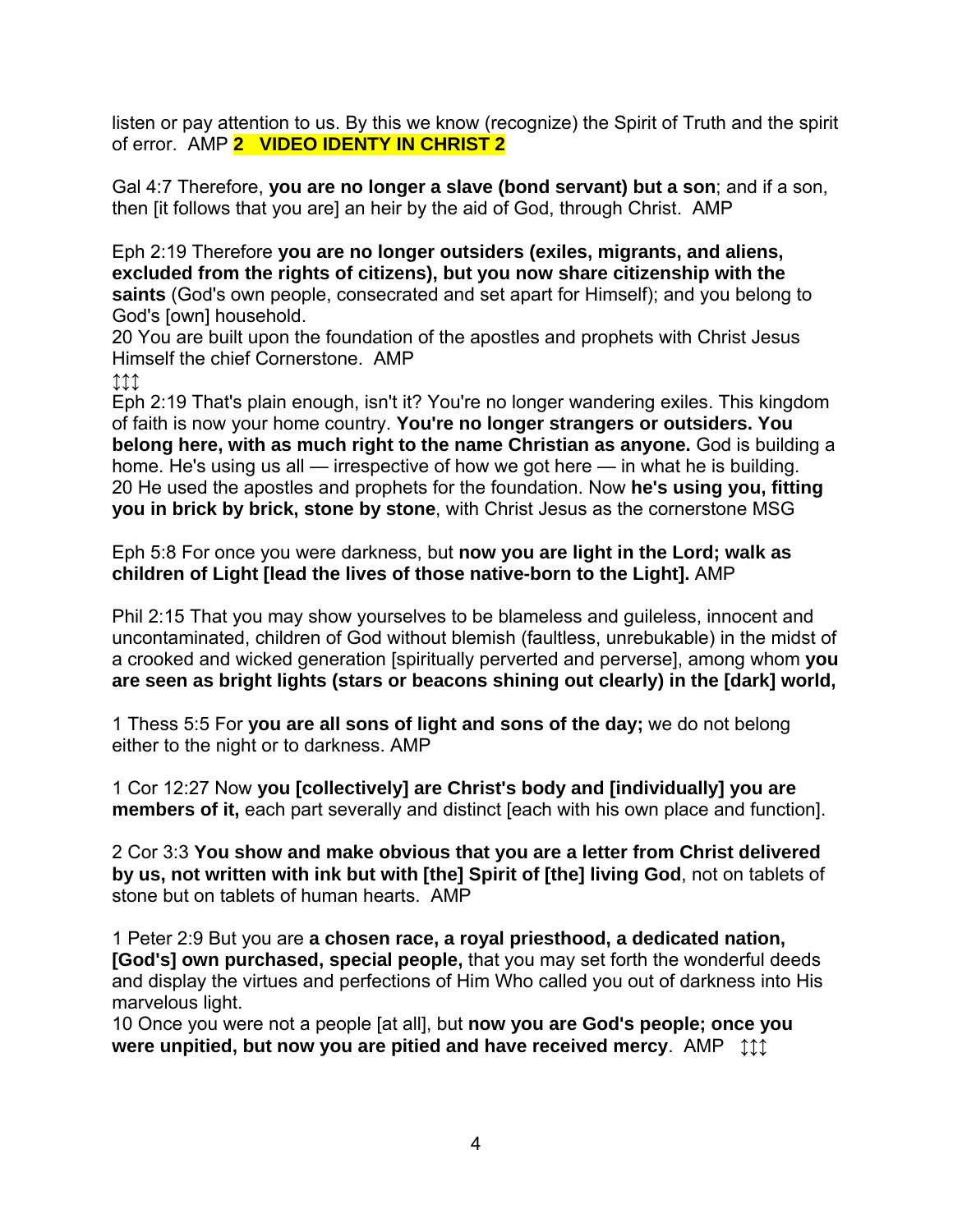1 Peter 2:9 But **you are the ones chosen by God, chosen for the high calling of priestly work, chosen to be a holy people**, God's instruments to do his work and speak out for him, to tell others of the night-and-day difference he made for you — 10 **from nothing to something, from rejected to accepted.** MSG

1 John 4:4 Little children, **you are of God [you belong to Him]** and have [already] defeated and overcome them [the agents of the antichrist], because He Who lives in you is greater (mightier) than he who is in the world. AMP

Rom 8:37 Yet amid all these things **we are more than conquerors** and gain a surpassing victory through Him Who loved us. AMP

1 Cor 3:9 For we are fellow workmen **(joint promoters, laborers together**) with and for God; **you are God's garden and vineyard and field under cultivation, [you are] God's building.** AMP

Eph 2:10 For **we are God's [own] handiwork (His workmanship), recreated in Christ Jesus, [born anew] that we may do those good works which God predestined** (planned beforehand) for us [taking paths which He prepared ahead of time], that we should walk in them [living the good life which He prearranged and made ready for us to live]. AMP

Col 2:10 And you are in Him, **made full and having come to fullness of life [in Christ you too are filled with the Godhead — Father, Son and Holy Spirit** — and reach full spiritual stature]. And He is the Head of all rule and authority [of every angelic principality and power]. AMP

Acts 17:24 God that made the world and all things therein, seeing that he is Lord of heaven and earth, dwelleth not in **temples made with hands;**

Eph 5:30 Because **we are members (parts) of His body**. AMP

Phil 3:20 But **we are citizens of the state (commonwealth, homeland) which is in heaven,** and from it also we earnestly and patiently await [the coming of] the Lord Jesus Christ (the Messiah) [as] Savior, AMP

1 John 5:19 We know [positively] that **we are of God,** and the whole world [around us] is under the power of the evil one. AMP

Romans 6:18 Being then **made free from sin,** ye became the servants of righteousness.

Romans 6:22 But now **being made free from sin**, and **become servants** to God, ye have your fruit unto holiness, and the end everlasting life.